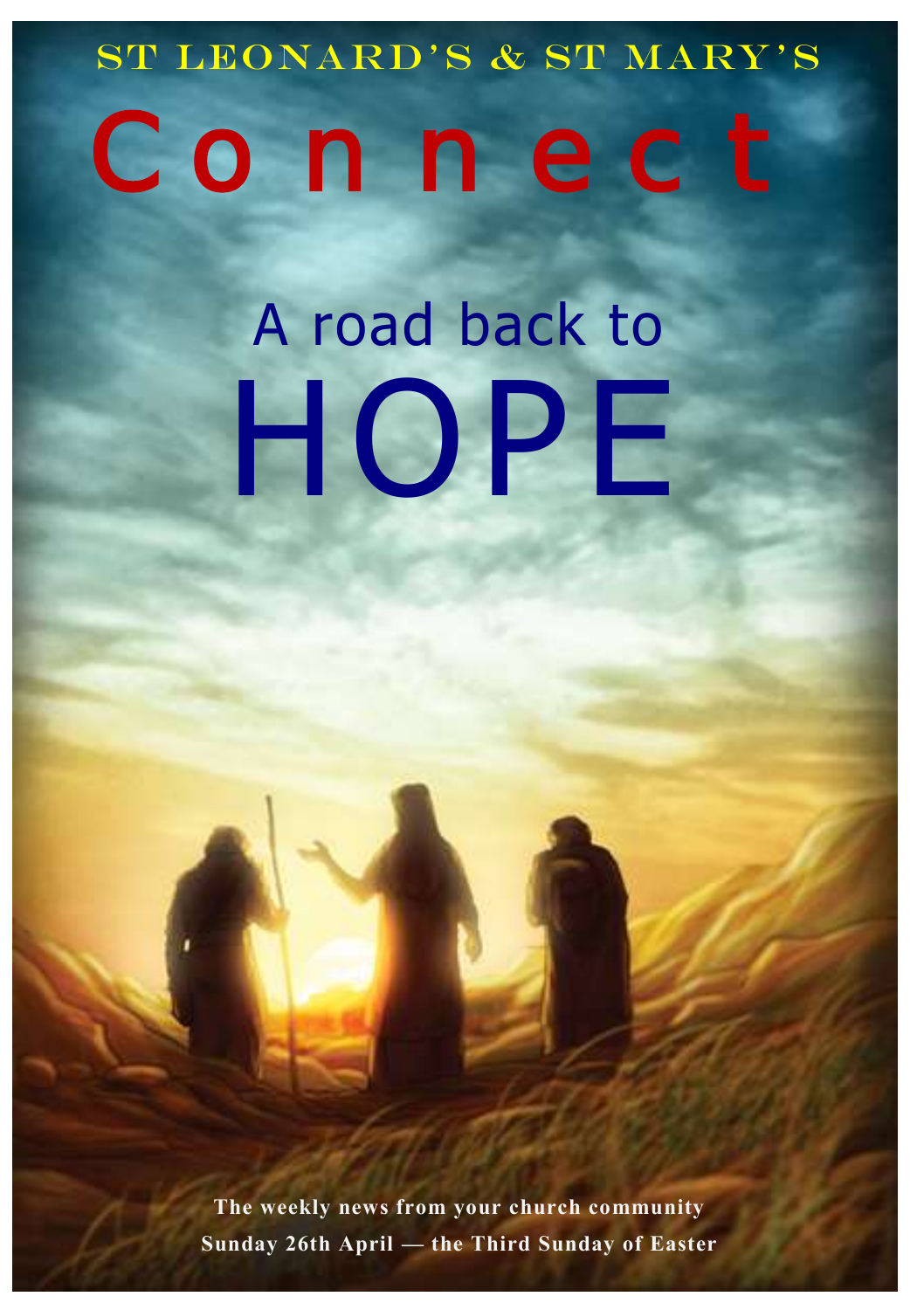

# **Easter 2020 Week 3 A road back to hope!**

For me the account in Luke 24 of the two disciples journeying to Emmaus is one of my favourite Resurrection Accounts.

In fear, with despair and bewilderment, they set off, heading home, isolating themselves from the other disciples. All their hopes and dreams of a better life to come had died with Jesus upon the cross. Even though there were reports of an empty tomb from the women, as well as Peter and John, these two disciples in hopeless despair set off home.

Yet as the journey away from the empty tomb they have an encounter with the risen Lord. They didn't know it at the time after all its not that common a occurrence to walk with the physically living though they were once dead.

One of the reasons I love this story is that in its imagery it reminds me that the Risen Jesus, the Lord and King of all the universe and beyond is willing to come and walk beside us on our journey. Even when we may be walking away from the cross and the empty tomb. While we are struggling to find hope, in a state of bewilderment about life and our future, God is there. It is then that we need to entrust ourselves afresh to God's word, to read and reflect upon his promises. Maybe even to share with someone what has been happening in our lives and together read the promises of God.

For these two disciples it was when Jesus lifted up the bread, blessed and broke it that their eyes were open to who he was and is. This to me speaks of our worship and act of taking bread and wine in memory of Jesus love for us. In the Eucharist we declare who Jesus is. He is our sacrifice provided for us as a gift, on our behalf he becomes our Passover Lamb, through whom we are forgiven of our sins and brought from death into new life. In sharing in God's word, in breaking bread the disciples journeyed on a road back to hope. That road is open too for us to travel, to encourage one another on the journey of faith, and when we break bread to remember Jesus and declare that he is with us on the journey.

*With love from Peter and the family*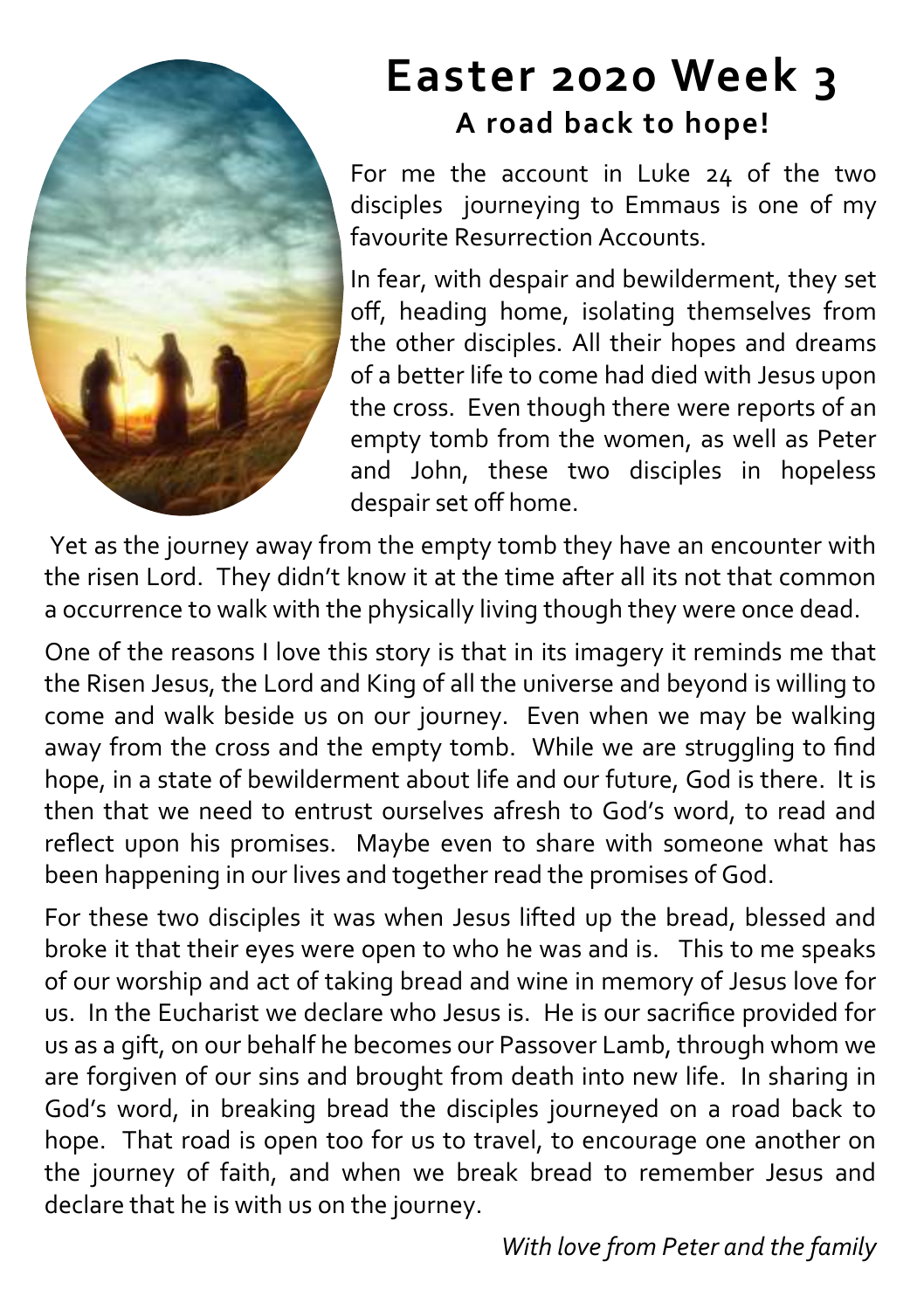## **St. Leonard's and St. Mary's Lockdown Project**



We would like to create a book which reflects our experience of lockdown, and which will be available for us to reflect on in the future. We hope it will document how we as a church family got through this difficult time which is affecting all of us.

And so we invite you to send in any artwork, photos, pictures, pieces of writing, poems, perhaps special recipes – anything that is meaningful to you and which can be printed in a book and which reflects your experiences of being in lockdown as individuals, in your family, and as church. You can be as creative as you like, but please include an explanation of what it means to you! You can send in multiple items, but not all may be included depending on how much we receive (we would check with you as to what would be most important to you to be included if this happens).

Think about what has kept you going, what has been meaningful for you, how you have occupied yourself, and what has been challenging for you.

Please send the items you wish to be included in the book to me by email at Jacqui.durocher@gmail.com by the end of September 2020.

We hope you enjoy this project and will all join in as much as possible. Love to you all, Jacqui & the doodles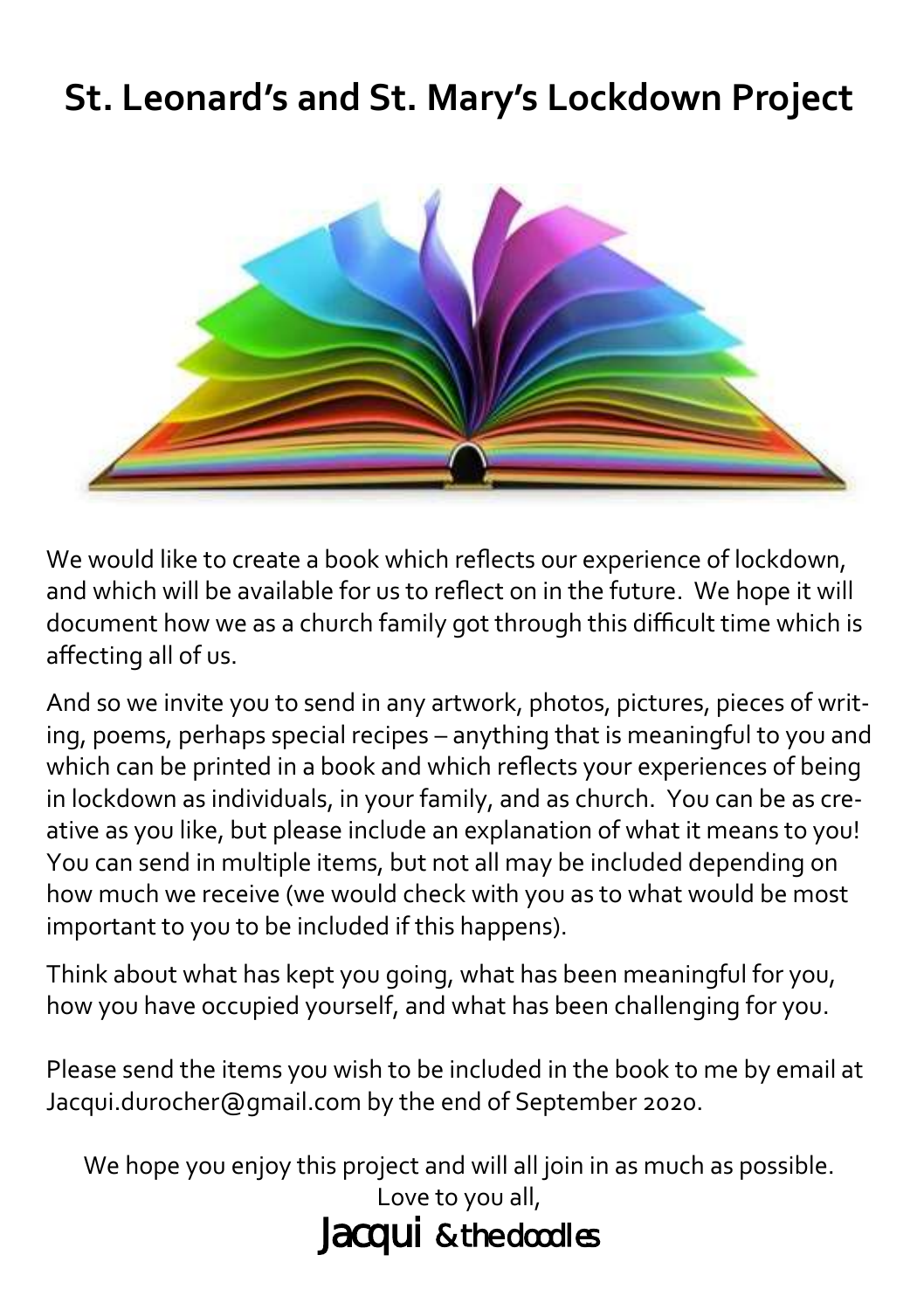

# **Weekly Worship**

**Sunday @ 10am** and mid week **Wednesday @ 10am Facebook group at St Mary's and St Leonard's Church Family**

## or on Zoom by following the link email or using Meeting ID: 656 157 5203

Afterwards we will upload the Video to YouTube and place a link on our @StLandM Facebook Page.

Our prayers last week were for the technology to work and for the Websites to be released to us so that we could update them. Well with Praise to God, Sunday's and Wednesday's worship flowed a lot better once we got started. Yes there were a few tense moments at the start as we began our broadcasting but overall looking at the emails received and comments made it was a meaningful service.

We note and have discovered however that sadly due to how the ZOOM App manipulates its audio feed our live music sadly comes across distorted or warped! So it wasn't just my playing, honest! We are now trying to find a work around but will go back to pre-recorded music for this week on Sunday. Elizabeth Thomson has kindly agreed to record this weeks music for us and we will endeavour to upload this to the Facebook page for you to use on Sunday. For Wednesday we will wait and see what happens.

As always it has been our desire to create not just a pre-recorded service (that would be too easy an option) but to offer a community act of worship, with individuals from the church family willing to join together at the same time and to interact with comments or discussion, therefore creating a togetherness, a time of fellowship with each other in worship.

We do encourage you all to have individual times of prayer and worship and there are many resources on–line to facilitate this. Many have enjoyed "Lectio 365" which you can find in your Apple or Android Stores. If you can't get on line please do phone me and we can drop off a Daily Reading Booklet for you which will help guide you in prayer and study of God's word.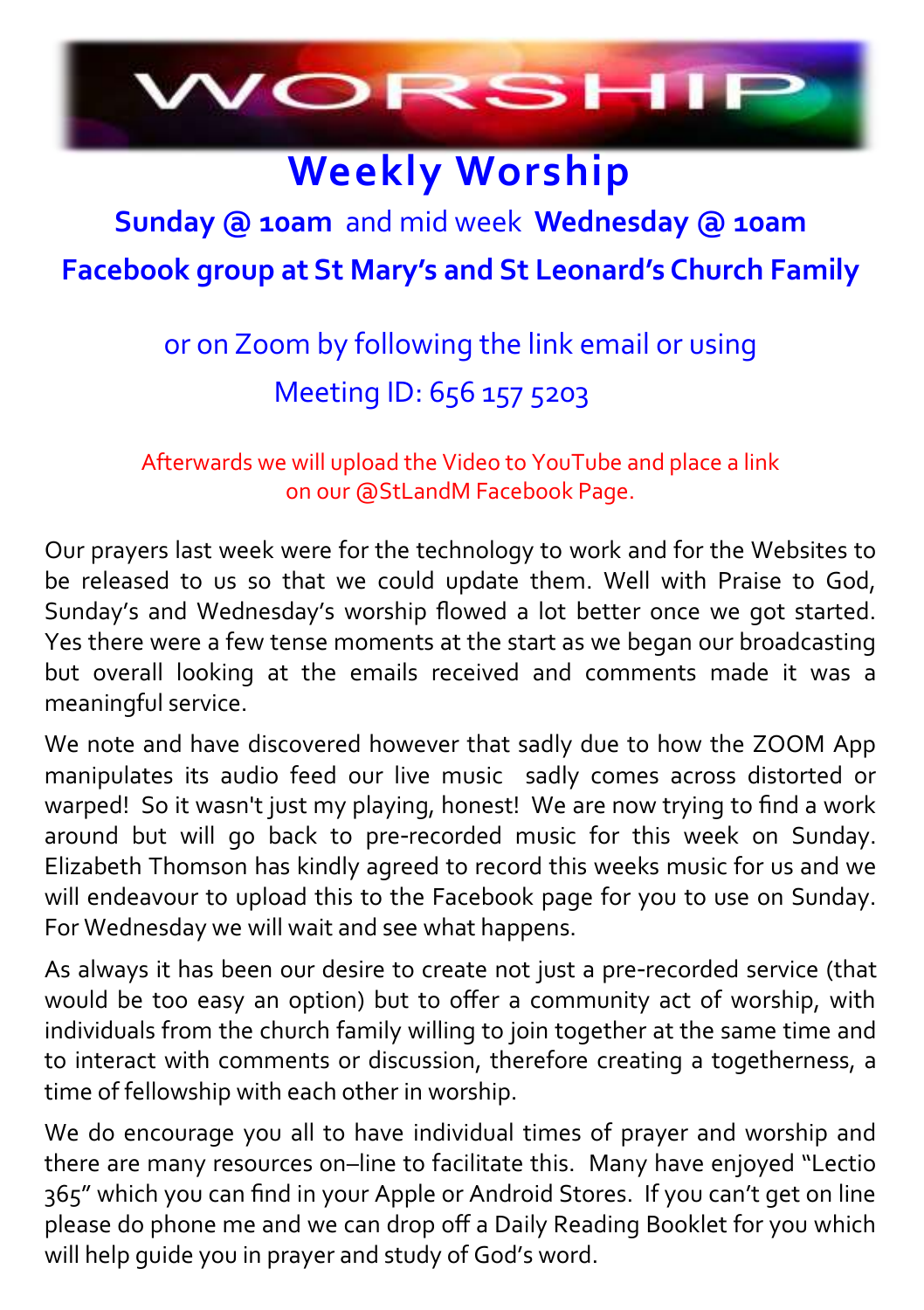

# *I z z y ' s N e w s*

*o f f i c e . s t l a n d m @ g m a i l . c o m*

*I still can't get the hang of all this social* distancing rules and I may have gotten *myself into trouble more than once this week by getting a little to close! Its hard because I love cuddles and happy to give cuddles where I can.* 

*This week Dad took me on a Pastoral Visit to see Shan and* to talk about Roger. Dad so wanted just to give her a cuddle and hold her hand while they talked but he stayed his distance. However, I was having none of that and cuddled *into Shan's lap and let her know she is loved. Sadly I wont* be there for Roger's funeral as I think she would love just to sit and cuddle in for a while. It is really hard for folk at the *moment to sit and stay safe. I know from my training it is* very hard to do what your asked to do!

A nother friend of mine had a little *birthday this past week and we pass* on to her our love and best wishes. She is a wonderful woman and gifted with speaking in tongues of Doric and *w r i t i n g p o u m s . M a r y m a y y o u continue to be okay and I hope that* Laptop of yours is behaving itself.



*It would indeed be lovely to hear from* all of you about the things you have *been up to over the last wee while.* 

Let me know if you or someone you know is celebrating a birthday or other special occasion and we can give you or them a mention in our Connect Newsletter. So keep praying and keep in touch with each other and in the words of Mary remember "It's going to be okay!"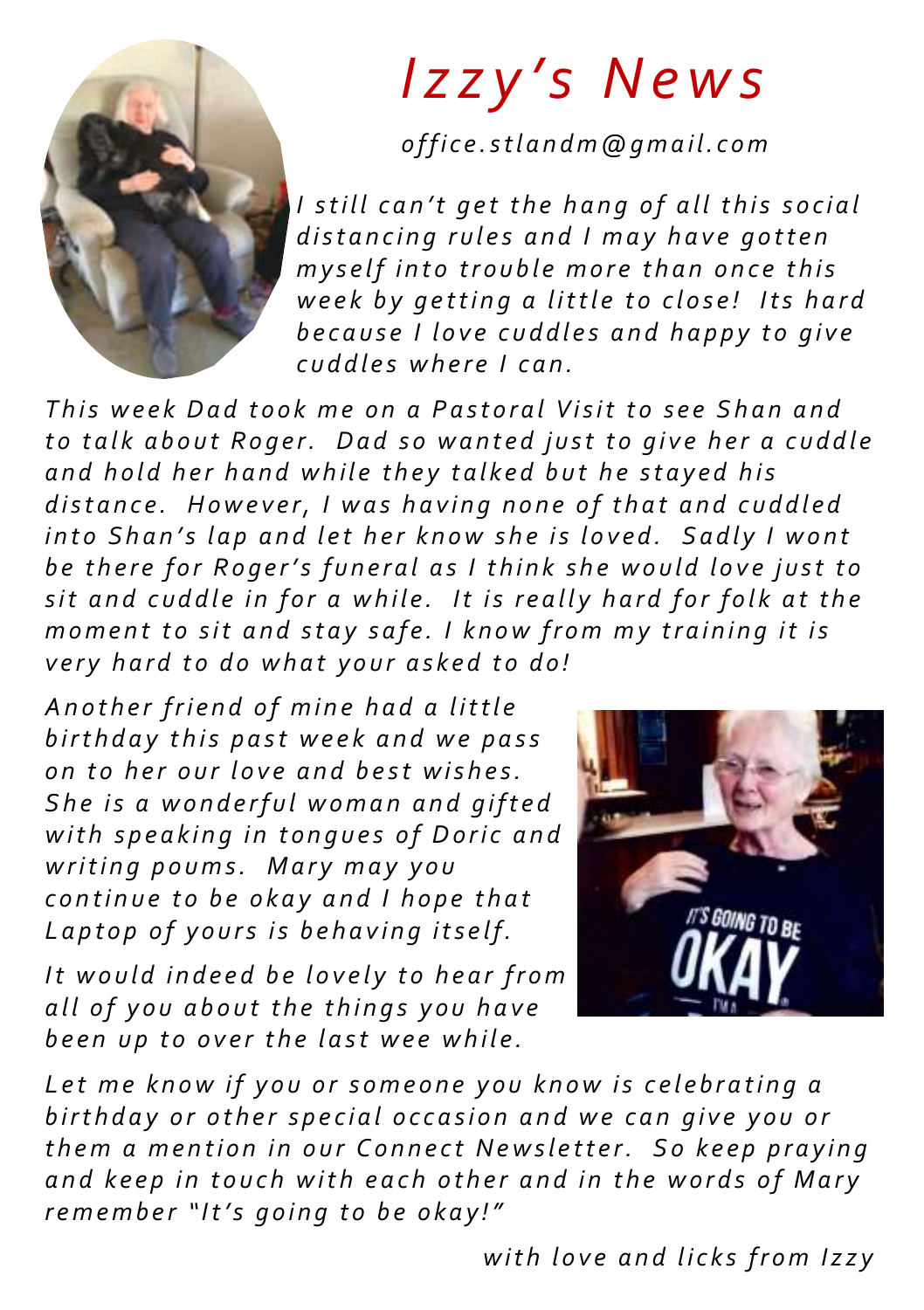

#### **ACROSS**

- 3. To put to death on a cross
- 5. The Old Testament man who received the Ten
	- Commandments from God
- 7. A person who visits
- 9. A period of twenty four hours
- 10. Carrying on a conversation with someone

#### **DOWN**

- 1. Not false
- 2. The organ which makes people able to see
- 4. A food made from flour and water, mixed together and baked
- 6. Not closed
- 8. To travel on foot

|                |  |  |  |  |  | W X Q T T I Z H E G H W Z O R |  |              |  |
|----------------|--|--|--|--|--|-------------------------------|--|--------------|--|
|                |  |  |  |  |  | <b>VODHLIFGJSECROE</b>        |  |              |  |
| $\circ$        |  |  |  |  |  | PEAYNIQIHYQTGU                |  |              |  |
|                |  |  |  |  |  | CEPNABJLXDEIATX               |  |              |  |
| TNYKDROIEESLYU |  |  |  |  |  |                               |  | H            |  |
|                |  |  |  |  |  | <b>JEISEOZKFILCKGR</b>        |  |              |  |
|                |  |  |  |  |  | I D S V F A L L V I G R R J X |  |              |  |
|                |  |  |  |  |  | BPKTTAHTVKUUSKE               |  |              |  |
|                |  |  |  |  |  | D E R W W B R E A D N C U F I |  |              |  |
|                |  |  |  |  |  | USLOCLEOPASIFVE               |  |              |  |
|                |  |  |  |  |  | OTDIPHFVSCMFFI                |  | $\mathsf{A}$ |  |
|                |  |  |  |  |  | WTIMEHICJIOIEC                |  | D            |  |
| $\mathbf{J}$   |  |  |  |  |  | MSMCVEYKJSERZG                |  |              |  |
|                |  |  |  |  |  | EMMAUSETYLEDPCO               |  |              |  |
|                |  |  |  |  |  | J V K V I D K H J E S U S R Z |  |              |  |

| <b>WALKED</b> | <b>JESUS</b>   | <b>SUFFER</b>  | <b>CRUCIFIED</b> |
|---------------|----------------|----------------|------------------|
| MOSES         | BREAD          | BELIEVE        | <b>VISITOR</b>   |
| <b>THANKS</b> | <b>FOOLISH</b> | <b>PROPHET</b> | <b>EYES</b>      |
| CLEOPAS       | OPENED         | VILLAGE        | <b>EMMAUS</b>    |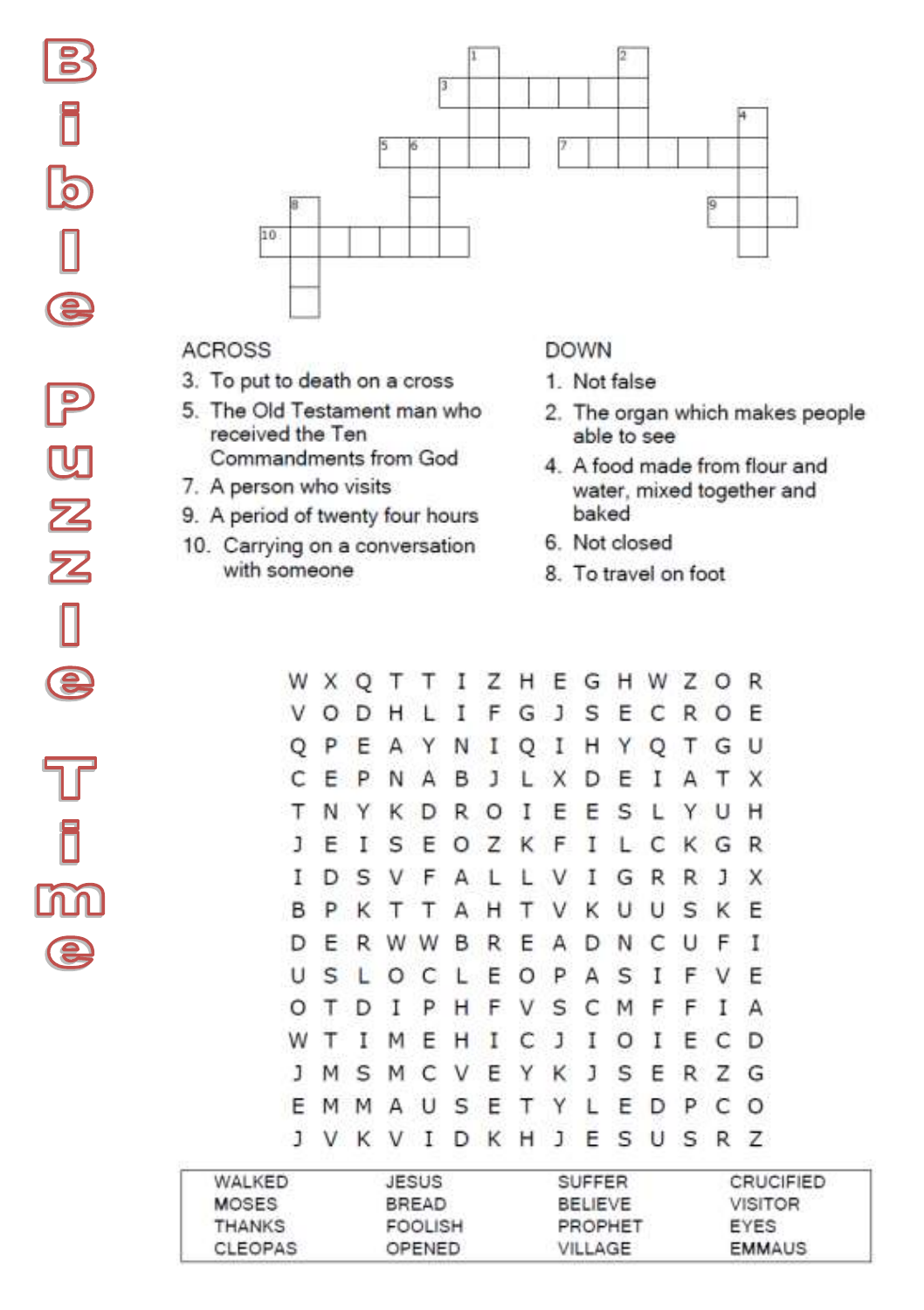

# Thank You for your Help?

Last week Sam asked us to highlight the need expressed from the Khaya Centre in South Africa where he was involved in a mission project. He has been deeply touched by your generosity and willingness to support this call to action and thanks you very much for the support. The Khaya Centre exist to help people living in very poor conditions many of whom rely on day to day employment opportunities to raise enough income to feed their families. Sadly with South Africa being in lockdown like the UK these employment opportunities no longer exist at this time increasing the demand for help for food and other basic items.

## Could you help?

Believe it or not £2.50 will feed a family of four for a week. Yes just £2.50. If you would like to send a donation please get in touch with Sam through the Church Office Email for details. You could make a one off donation or ask for a Standing Order form to make a regular monthly donation if your able. Please note the Khaya Centre is part of a recognised N.G.O in South Africa run by the churches and Urban Shift is a recognised UK registered Charity.

Thank you for your help and prayers at this difficult time

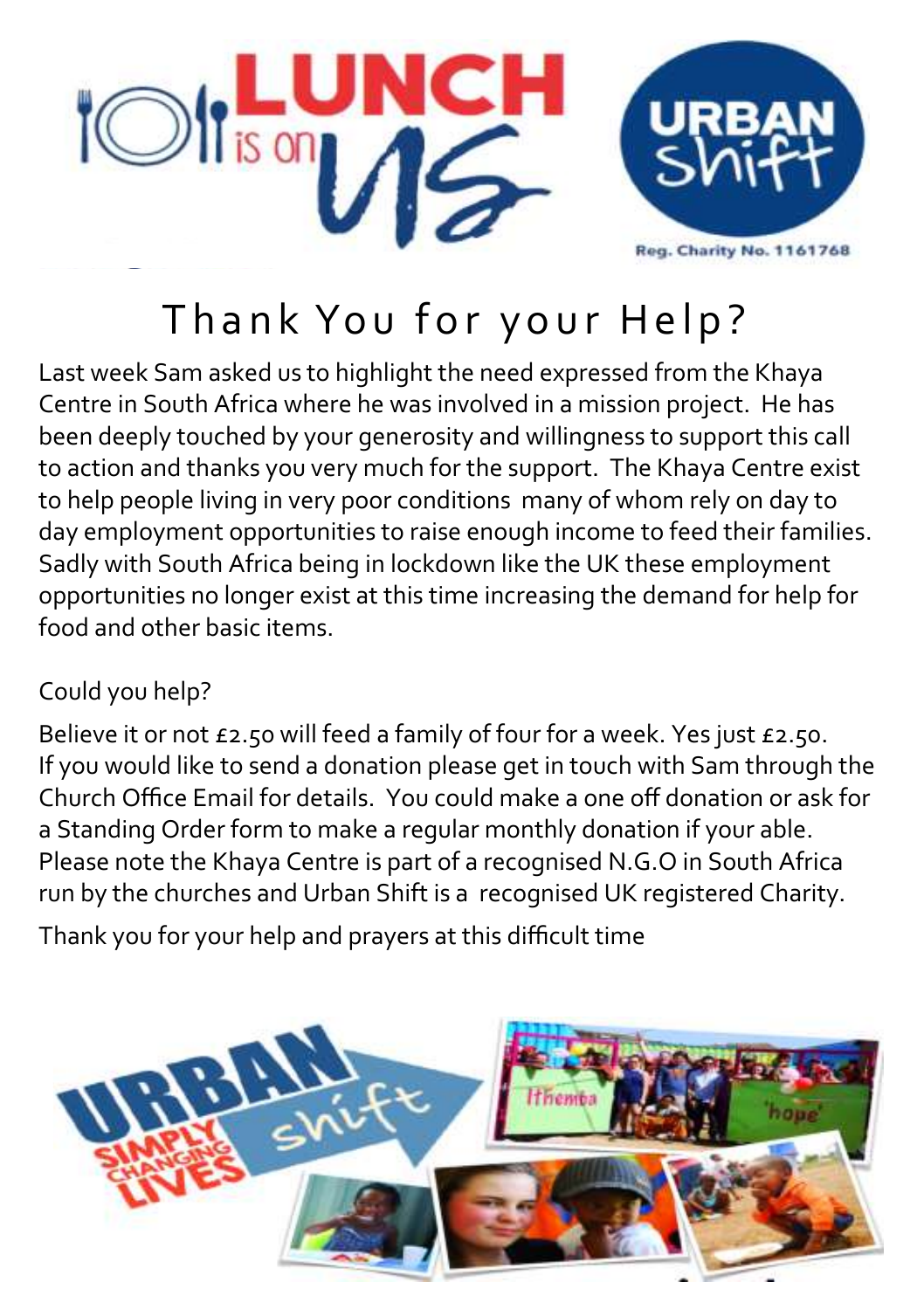

# **St Leonard's & St Mary's**

We warmly invite and welcome you to stay connected with us as we face these days of uncertainty with faith and prayer.



We may not physically be together but can keep in contact with each other through Telephone calls, writing letters, reading and contributing to our "Connect" News Letter and by signing up to our Facebook Pages. I look forward to hearing from you over this unusual time.

# **St Mary's**

# **St Leonard's**

## **stmarysdalkeith.org.uk**

**stleonardslasswade.org.uk** 

*Open for Prayer*

**Sunday 9.30 to 10.30am**

**Sunday 11 to 12noon**

*Open for Prayer*

## **Weekly Online Worship**

**Sunday at 10am and Wednesday at 10am**

# Find us on **[1]** @StLandM

Church Office & Rectory 11 Peacock Parkway Bonnyrigg EH193RQ

 $\sqrt[62m]{}$  0131 663 7000 or email  $\boxtimes$  office.stlandm@gmail.com

Both Churches are registered with the Scottish Charity Register as St Leonard's Episcopal Church: Lasswade SC014151 St Mary's Episcopal Church: Dalkeith SC001677

Do let us know if any need arises at this time and we will try and help.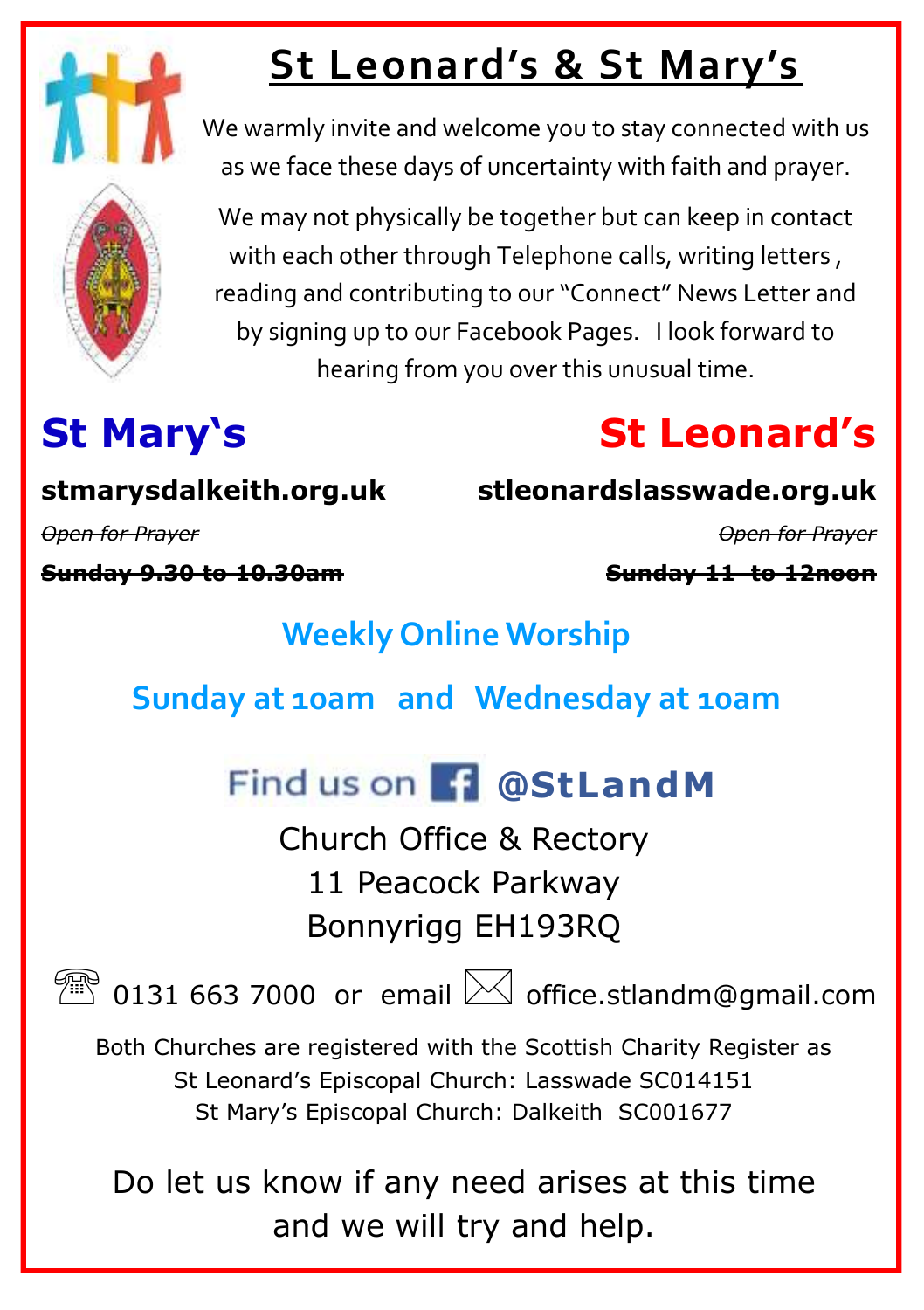

# Third Sunday of Easter

If you have been unable to join with us online for our worship I pray that you will be able to use this liturgy to guide your own worship this week.

## *Weekly Worship Online*

*Sunday @ 10am with Eucharist Celebration Wednesday @ 10am Informal Worship*

*Find us at our Facebook group at St Mary's and St Leonard's Church Family or Zoom in to worship by joining the meeting using*

## *ZOOM Meeting ID: 656 157 5203*

*We will endeavour to improve the music quality during the service and post the Hymns Online for us to sing along too.*

*you are also invited if you wish to light a candle and to have your own bread ready to break in remembrance of Jesus love for each of us.*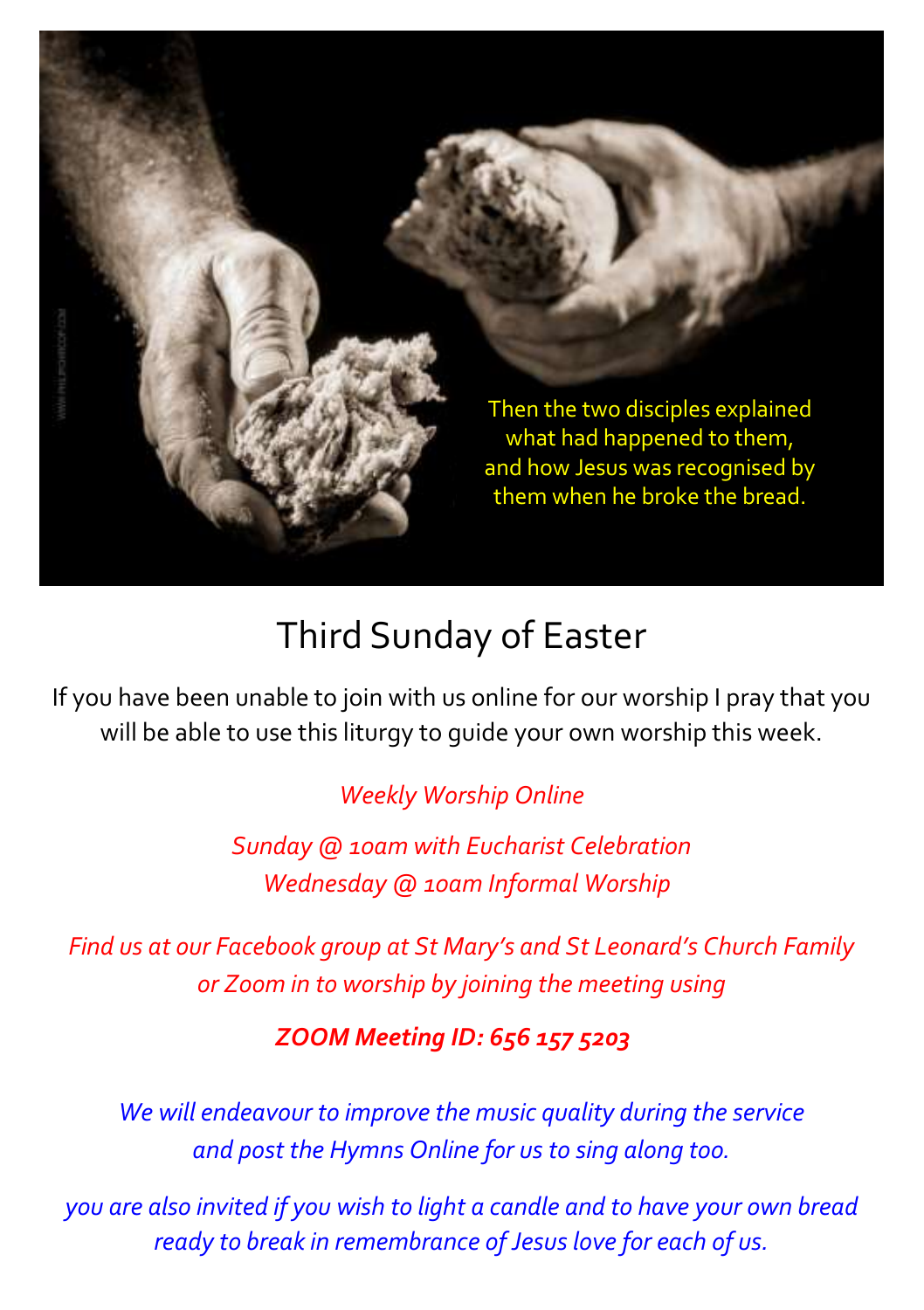## **Easter Acclamation** *- Lighting of the Paschal Candle*

Alleluia! Christ is risen. **He is risen indeed. Alleluia!**

I love the Lord, for he heard my cry; **he heard my cry for mercy.**

He turned his ear to me,  **so I will call on him as long as I live.**

The cords of death entangled me, the anguish of the grave came over me; **I was overcome by distress and sorrow**.

So I called on the name of the Lord: **Hosanna 'Lord, save me!' and he saved me**

Alleluia! Christ is risen. *from Psalm 116* **He is risen indeed. Alleluia!** 

#### **Song:**

**AS WE ARE GATHERED Jesus is here; One with each other, Jesus is here. Joined by the Spirit, washed in the blood, Part of the body, the church of God. As we are gathered Jesus is here, One with each other, Jesus is here.**

## **The Welcome**

The Lord be with you **And also with you**

## **Confession**

Christ died upon the cross that our sins could be forgiven Let us therefore with faith confess our sins and receive his forgiveness.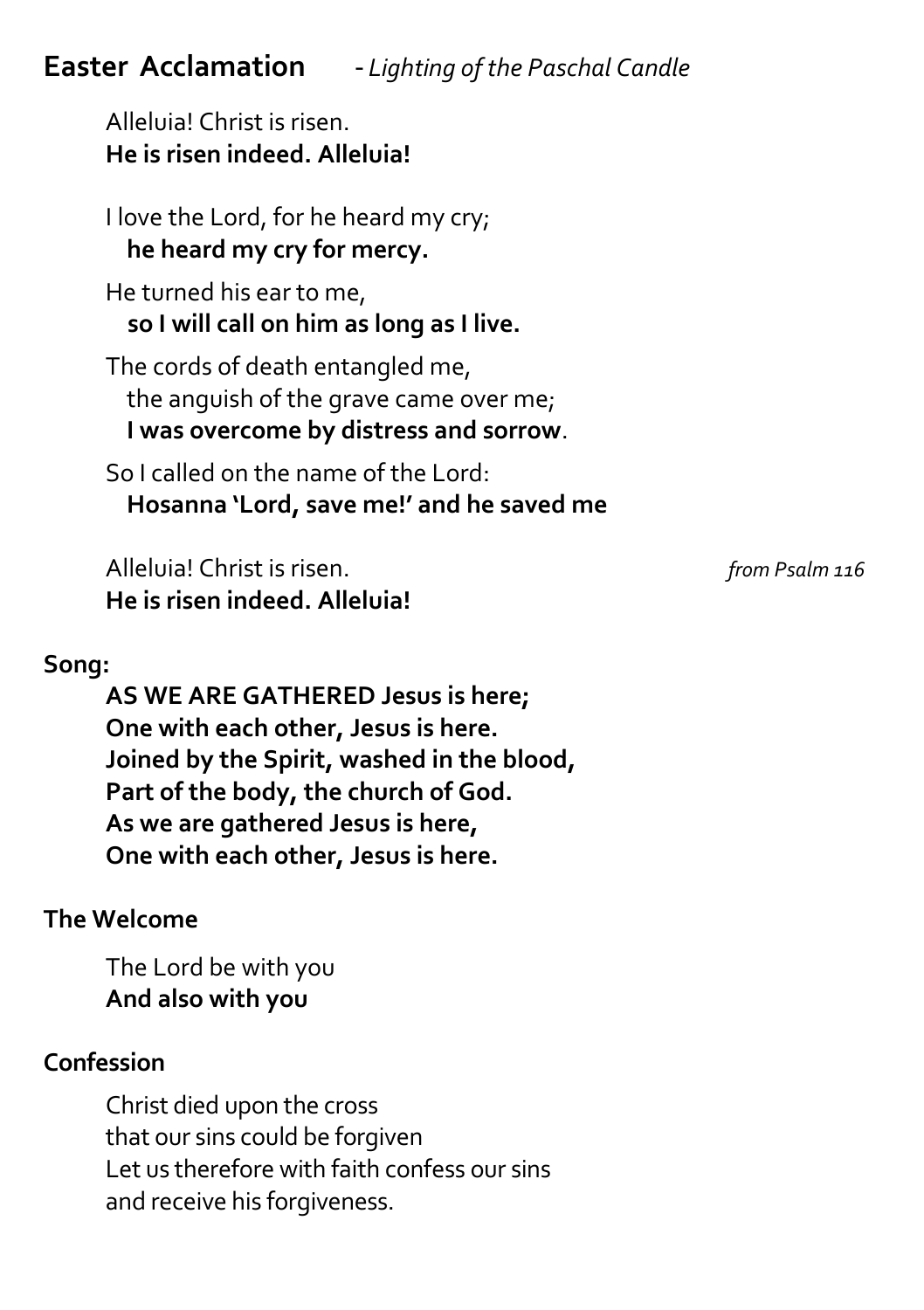**God our Father, we confess to you and to our fellow members in the Body of Christ that we have sinned in thought, word and deed, and in what we have failed to do. We are truly sorry. Forgive us our sins, and deliver us from the power of evil, for the sake of your Son who died for us, Jesus Christ, our Lord.**

God, who is both power and love, forgive us and free us from our sins, heal and strengthen us by his Spirit, and raise us to new life in Christ our Lord. **Amen.**

## **The Collect**

**O God, your Son made himself known to his disciples in the breaking of bread. Open the eyes of our faith, that we may see him in his redeeming work, who is alive and reigns with you and the Holy Spirit, one God, now and for ever.**

#### **The Gospel Luke 24: 13-25**

#### *When the Gospel is announced we say Glory to Christ our Saviour*

Now that same day two of them were going to a village called Emmaus, about seven miles from Jerusalem. They were talking with each other about everything that had happened. As they talked and discussed these things with each other, Jesus himself came up and walked along with them; but they were kept from recognising him.

He asked them, 'What are you discussing together as you walk along?' They stood still, their faces downcast. One of them, named Cleopas, asked him, 'Are you the only one visiting Jerusalem who does not know the things that have happened there in these days?'

'What things?' he asked. 'About Jesus of Nazareth,' they replied. 'He was a prophet, powerful in word and deed before God and all the people. The chief priests and our rulers handed him over to be sentenced to death, and they crucified him; but we had hoped that he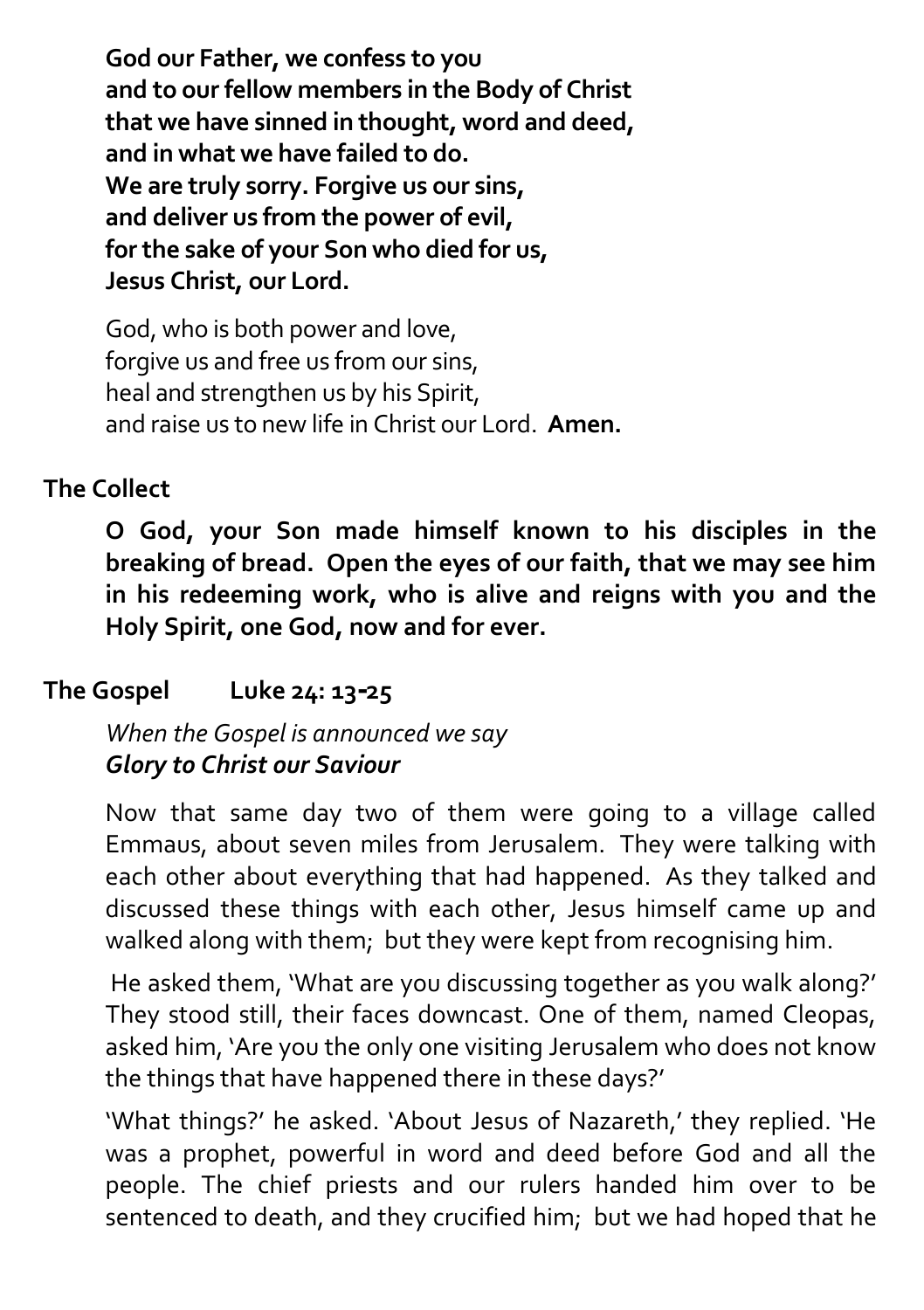was the one who was going to redeem Israel. And what is more, it is the third day since all this took place. In addition, some of our women amazed us. They went to the tomb early this morning but didn't find his body. They came and told us that they had seen a vision of angels, who said he was alive. Then some of our companions went to the tomb and found it just as the women had said, but they did not see Jesus.'

He said to them, 'How foolish you are, and how slow to believe all that the prophets have spoken! Did not the Messiah have to suffer these things and then enter his glory?' And beginning with Moses and all the Prophets, he explained to them what was said in all the Scriptures concerning himself.

As they approached the village to which they were going, Jesus continued on as if he were going further. But they urged him strongly, 'Stay with us, for it is nearly evening; the day is almost over.' So he went in to stay with them. When he was at the table with them, he took bread, gave thanks, broke it and began to give it to them. Then their eyes were opened and they recognised him, and he disappeared from their sight. They asked each other, 'Were not our hearts burning within us while he talked with us on the road and opened the Scriptures to us?' They got up and returned at once to Jerusalem.

There they found the Eleven and those with them, assembled together and saying, 'It is true! The Lord has risen and has appeared to Simon.' Then they told what had happened on the way, and how Jesus was recognised by them when he broke bread.

*give thanks to the Lord for his glorious Gospel Praise to Christ our Lord.*

**Reflection Elizabeth**

**Intercessions**

#### **The Peace**

May the Peace of the Lord be always with you **and also with you.**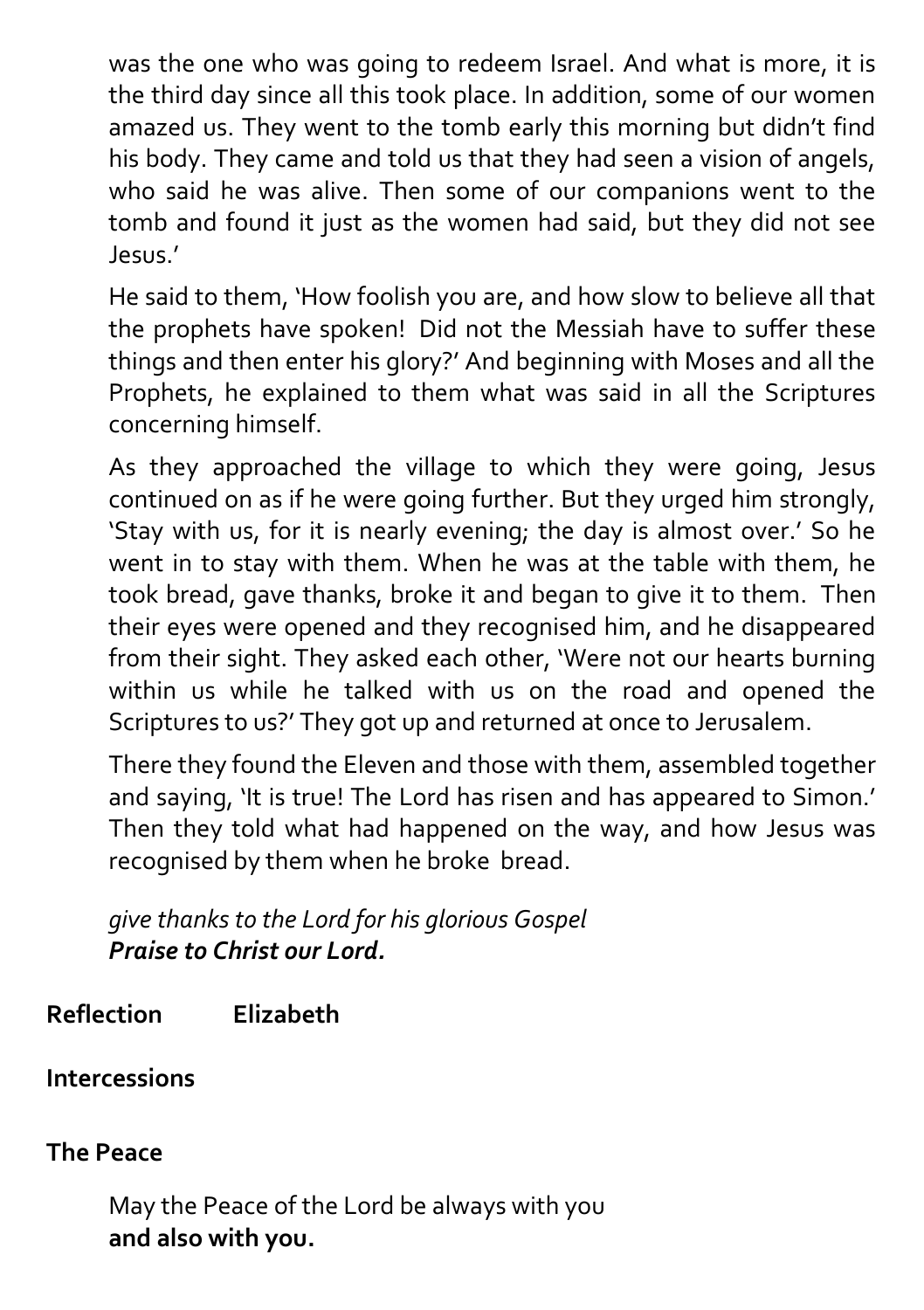## **Eucharistic Prayer**

The Lord be with you. **And also with you.** Lift up your hearts. **We lift them to the Lord.** Let us give thanks to the Lord our God. **It is right to give him thanks and praise.**



Worship and praise belong to you, Author of all being. Your power sustains, your love restores, our broken world. You are unceasingly at work from chaos bringing order and filling emptiness with life.

Christ, raised from the dead, proclaims the dawn of hope, He lives in us that we may walk in light.

#### **Your Spirit is fire in us, your breath is power to warm our hearts to love.**

As children of your redeeming purpose, freed by him who burst from the tomb and opened the gate of life, we offer you our praise, with angels and archangels and the whole company of heaven, singing the hymn of your unending glory:

**Holy, holy, holy Lord, God of power and might, Heaven and earth are full of your glory. Hosanna in the highest. Blessed is he who comes in the name of the Lord Hosanna in the highest.**

Praise and thanksgiving be to you, Lord of all, for by the Cross eternal life is ours and death is swallowed up in victory.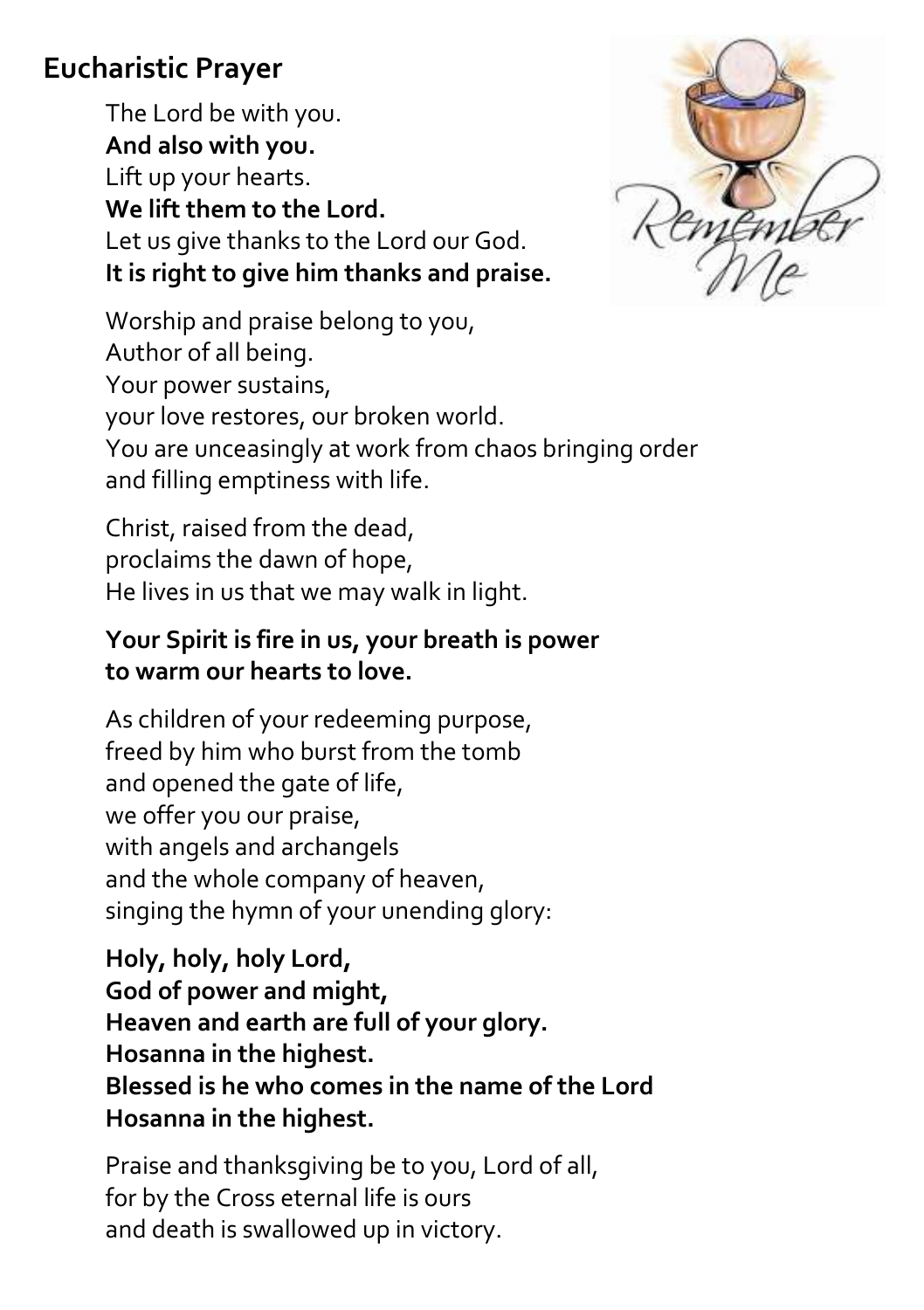In the first light of Easter glory broke from the tomb and changed the women's sorrow into joy. From the Garden the mystery dawned that he whom they had loved and lost is with us now in every place for ever.

Making himself known in the breaking of the bread, speaking peace to the fearful disciples, welcoming weary fishers on the shore, he renewed the promise of his presence, and of new birth in the Spirit

Before he was given up to suffering and death, at supper with his disciples he broke the bread, and gave it to them, saying: 'Take, eat. This is my Body: it is broken for you.'

After supper, he took the cup, he offered you thanks, and gave it to them saying: 'Drink this, all of you. This is my Blood of the new covenant; it is poured out for you, and for all, that sins may be forgiven. Do this in remembrance of me.'

**We now obey your Son's command. We recall his blessed passion and death, his glorious resurrection and ascension; and we look for the coming of his Kingdom. Made one with him, we offer you these gifts and with them ourselves, a single, holy, living sacrifice.**

Hear us, most merciful Father, and send your Holy Spirit upon us and bless our bread and wine, that we may renewed for the service of your Kingdom.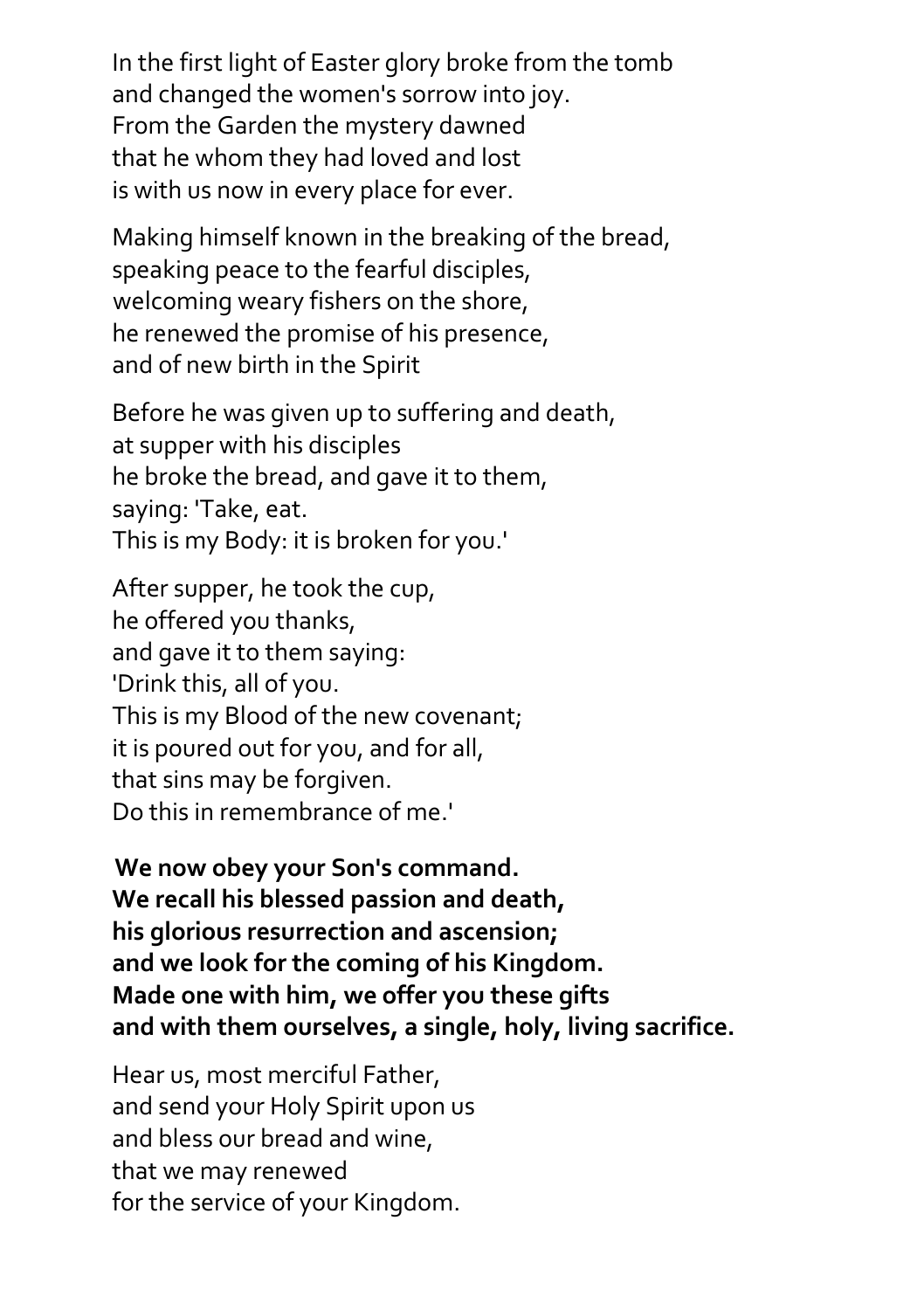**Help us, who are baptised into the fellowship of Christ's Body to live and work to your praise and glory; may we grow together in unity and love until at last, in your new creation, we enter into our heritage in the company of the Virgin Mary, the apostles and prophets, and of all our brothers and sisters living and departed.**

Through Jesus Christ our Lord, with whom, and in whom, in the unity of the Holy Spirit, all honour and glory be to you, **Lord of all ages, world without end. Amen.**

#### **Breaking the Bread**

The living bread is broken for the life of the world **Lord, unite us in this sign.**

#### **Lord's Prayer**

As Christ has taught us so we pray

**Our Father in heaven, hallowed be your name, your kingdom come, your will be done, on earth as in heaven. Give us today our daily bread. Forgive us our sins as we forgive those who sin against us. Save us from the time of trial and deliver us from evil. For the kingdom, the power, and the glory are yours now and for ever. Amen.**

#### **Distribution of Communion**

#### **Prayer after Communion**

**Father, strengthen our faith by the Holy Spirit, that we may grow in love for you in the service of your Son, who is our Lord and God. Amen**